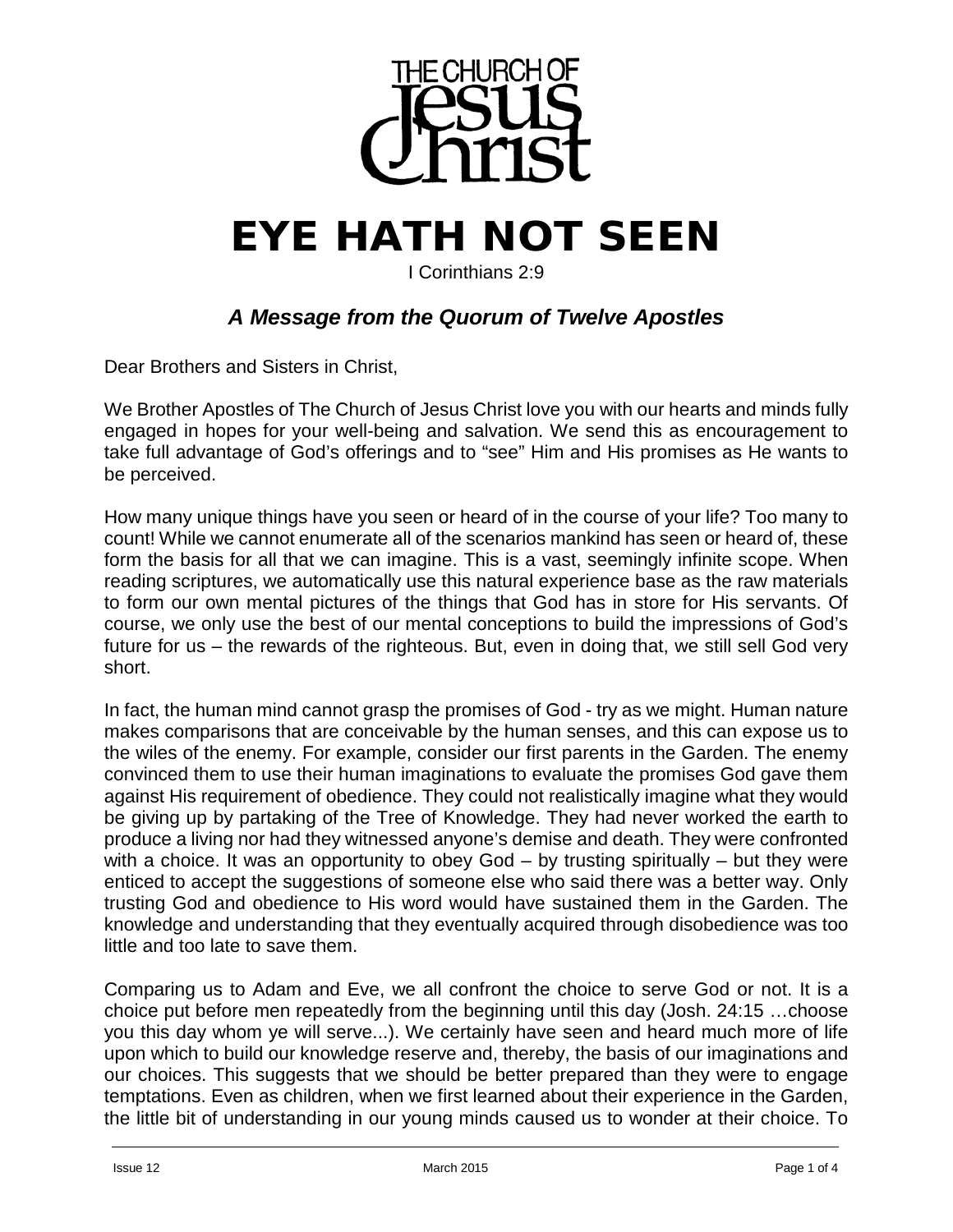

us, their temptation did not seem that it would have been insurmountable. Every child pictures himself obeying God and remaining in the Garden.

However, the true "vision" needed to navigate through life is not found by use of our natural thought. Psalm 110:10 says: *The fear of the Lord is the beginning of wisdom: a good understanding have all they that do his commandments…* If Adam and Eve had adhered to this simple statement, they would not have been vulnerable, but they convinced themselves to believe a different scenario. It was pursuit of that false scenario, appealing to their egos but falling far short of what God actually offered, that prompted them to choose to put aside God's commandment.

Let's modernize the scene in the Garden and personalize it. Would you process the following scenario with your natural mentality, or would you seek inspired wisdom? You are given a set of instructions (*Bible and Book of Mormon*) and are told that only by faith in Jesus and obedience to those instructions will you inherit eternal life. Meanwhile, society (friends, family, associates, media, government, etc.) is constantly rebutting those instructions, telling you that they are obsolete, fantasy, unreasonable, unnecessary and that almost any path chosen by anyone in this life is valid. In fact, popular "wisdom" directly conflicts with the instructions (scriptures) you have been given. Temptation: You might naturally obey some of your instructions, but surely you can sort through and discard the parts that don't suit you.

About 500 years before David wrote the 110<sup>th</sup> Psalm mentioned above, Job was facing terrific temptation. His challenge was different than Adam's and Eve's in that his losses did not occur as a result of disobedience. In fact, most of the Book of Job deals with his and his associates' struggles and debates over the reasons for his difficulties. In the 28<sup>th</sup> chapter, Job contemplates: *But where shall wisdom be found? And where is the place of understanding?* He goes on, answering his own rhetorical questions by profoundly stating that wisdom is priceless, not to be found anywhere on earth, nor can it be bought or exchanged for any precious item.

He adds: *Whence then cometh wisdom?... It is hid from the eyes of all the living…Destruction and death say, We have heard the fame thereof with our ears. God understandeth the way thereof, and he knoweth the place thereof…Then he did see it, and declare it; he prepared it, yea, and searched it out. And unto man he said: Behold, the fear of the Lord, that is wisdom; and to depart from evil is understanding.*

Job simply realized that his natural mind would never fully grasp his suffering in terms of why or wherefore. The fear of the Lord opened his natural mind to a spiritual "vision" that embraced wisdom and understanding. He realized that his losses and afflictions presented the temptation to doubt God, but that the only real comfort available to him required that he continue to trust God and avoid evil. In so doing, he was able to perceive God's bigger picture – the one that includes the eternal reward for faithfulness no matter what difficulties are presented in this life. While his spiritual vision was not specific or crystal clear in terms of his afflictions, it manifested within him a joy sufficient to overcome his distress.

This is the spiritual "vision" – wisdom and understanding – that we must fervently and diligently maintain during good times or bad.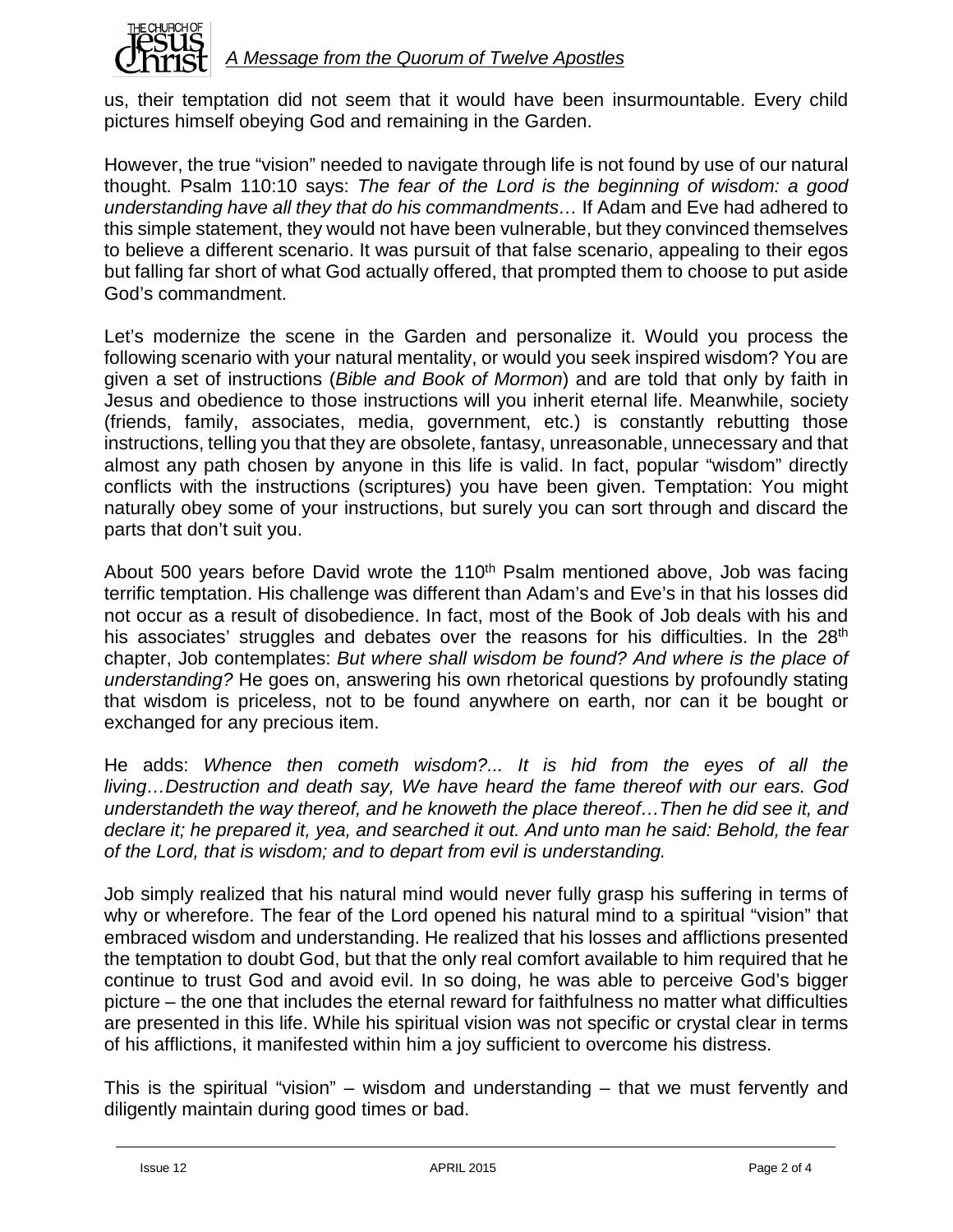

Our natural inability to fully perceive God's promises was discussed by the Apostle Paul in his letter to the Corinthians (I Cor. 2) wherein he states: *…your faith should not stand in the wisdom of men, but in the power of God…we speak the wisdom of God in a mystery, even the hidden wisdom, which God ordained before the world unto our glory: which none of the*  princes of this world knew: for had they known it, they would not have crucified the Lord of *glory… Eye hath not seen, nor ear heard, neither have entered into the heart of man, the things that God hath prepared for them that love him. (See also Isaiah 64.)* Faith that rests in human understanding is not sustainable. God's plan has always been in place. However, man – of himself - has no natural reference points (no memories or even imagined wonders) sufficient to fully perceive those things that God has in store for us if we love Him and serve Him accordingly.

For example, consider the words of Jesus (John 14:2): *In my Father's house are many*  mansions: if it were not so, I would have told you. I go now to prepare a place for you. Does this statement stimulate mental images of mansions that you have seen somewhere? Of course it does. In fact, Jesus used the term *mansions* because he knew that it would stimulate a perception of opulence and luxury beyond that which is attainable by the majority of people. However, to believe that the mansions in glory are duplicates of those on earth today is presumptuous. In fact, the mansions of the first century would not be comparable to those of today – and would not even be aspired to by us. So, it is fair to agree that the people who actually heard Jesus tell of mansions mentally pictured something different than we who read His words today. Nevertheless, reading and digesting His words with the Spirit rather than the natural mind creates the identical spiritual "vision" - understanding (Per David and Job: desire to obey God and avoid evil) - today as did hearing it in the first century. Amazing: the mental pictures may be vastly different, but the inspired "vision" can be identical.

Continuing the letter to the Corinthians, Paul confirms this: *But God hath revealed them unto us by his Spirit;…the things of God knoweth no man, but the Spirit of God….But the natural man receiveth not the things of the Spirit of God; for they are foolishness unto him: neither can he know them, for they are spiritually discerned. But he that is spiritual judgeth all things, yet he himself is judged of no man. For who hath known the mind of the Lord, that he may instruct him? But we have the mind of Christ.* 

Consider the last declaration of the prophet, Enos (Enos vs. 27) who preceded both Jesus and Paul in the flesh. Though he never met or read either of them, the spirit revealed to Enos that there are *mansions* in the eternal place of rest with God. Here again, the key was the Spirit of God stimulating spiritual "vision" - wisdom and understanding.

By the laying on of hands, we are given the Holy Ghost – the mind of Christ. We need to use it for our comfort, our guidance, our wisdom, and our understanding: our "vision". We must not allow our natural mentality to create the scenarios that determine our preferences and choices and even limit our hopes. If we rely upon the mind of Christ, we will always be in possession of that true wisdom (the fear of the Lord) and understanding (desire to obey God and avoid evil) that David and Job described.

In the first century, Paul wrote of the natural man's perception of the things of God as foolishness. The 21<sup>st</sup> century is not the innovator of this conflict. We all know this, but,